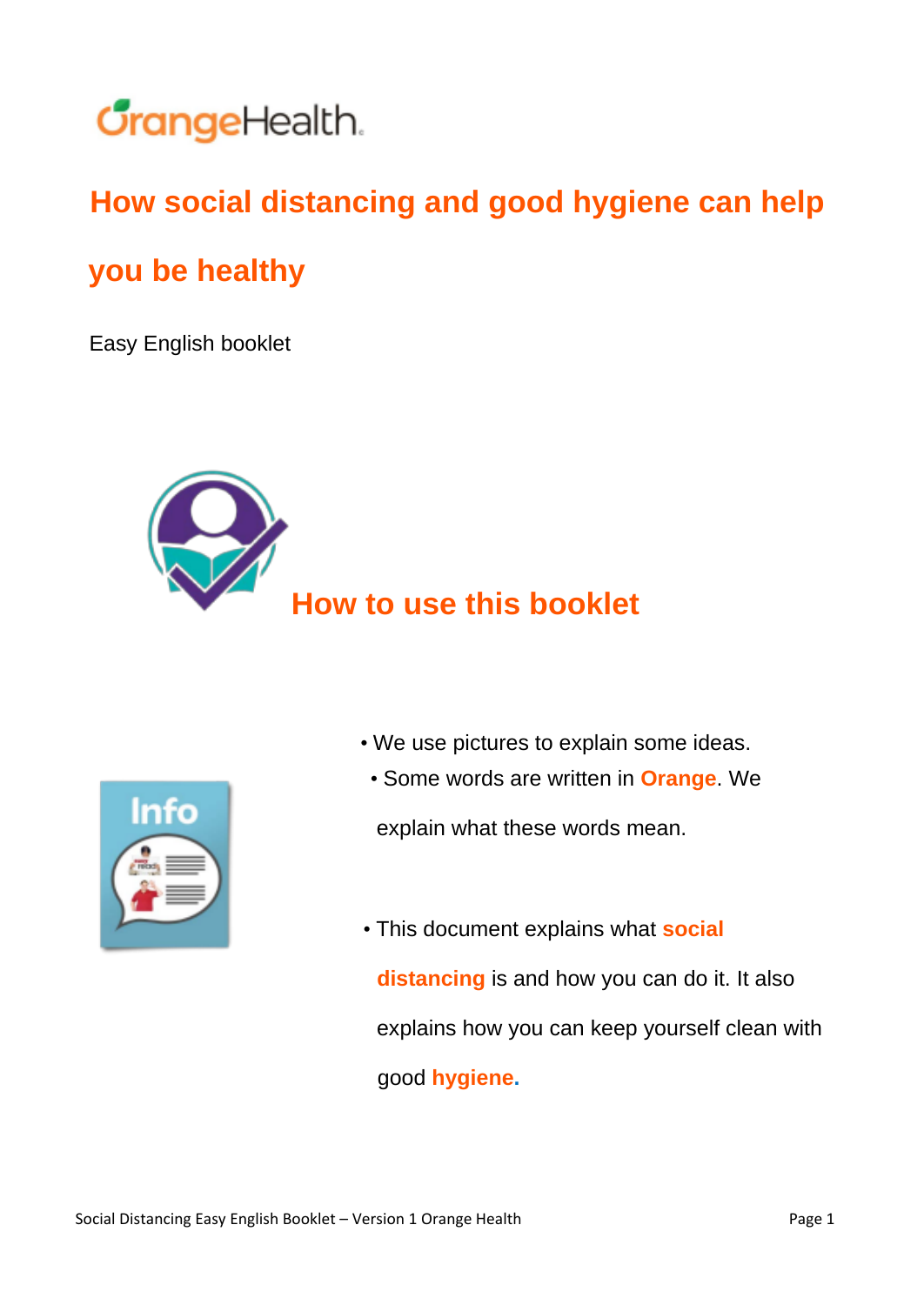

There is a virus going around called **coronavirus**, which is making some people sick.

Coronavirus sounds like 'ca-ro-na-vy rus'



Coronavirus is a bit like the flu. You can't see it but if you catch it, you may feel very sick.

- People who have the coronavirus can feel things like:
	- Fever
	- Cough
	- Sore throat
	- Trouble breathing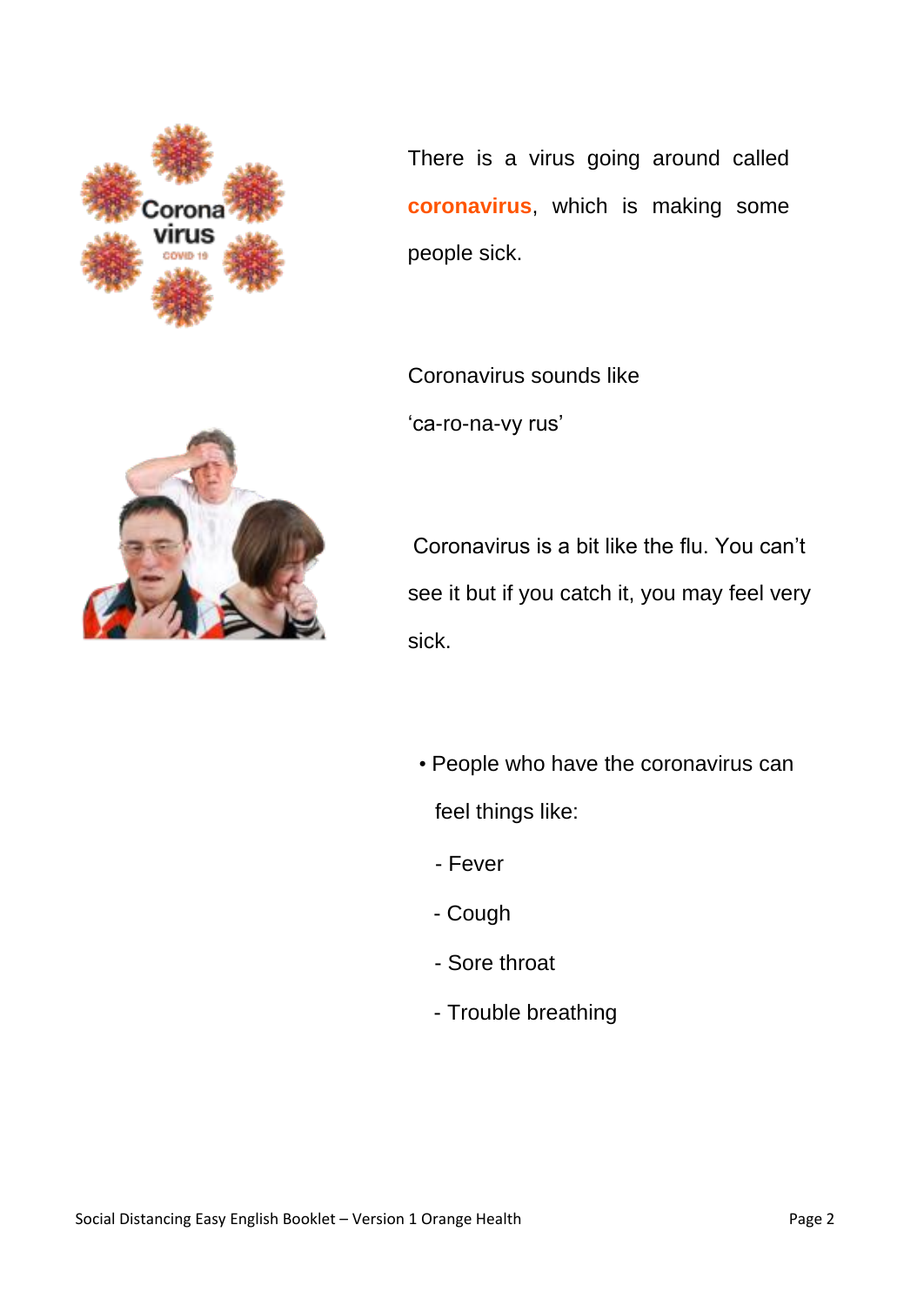

Coronavirus is spread when we cough sneeze or touch people who have it

Orange Health is doing everything we can to protect you from catching it in our services, but there are things that you can do, too.



One of the best ways to stop coronavirus spreading is doing something called **social distancing**.

Social distancing means avoiding close contact between you and other people as much as possible.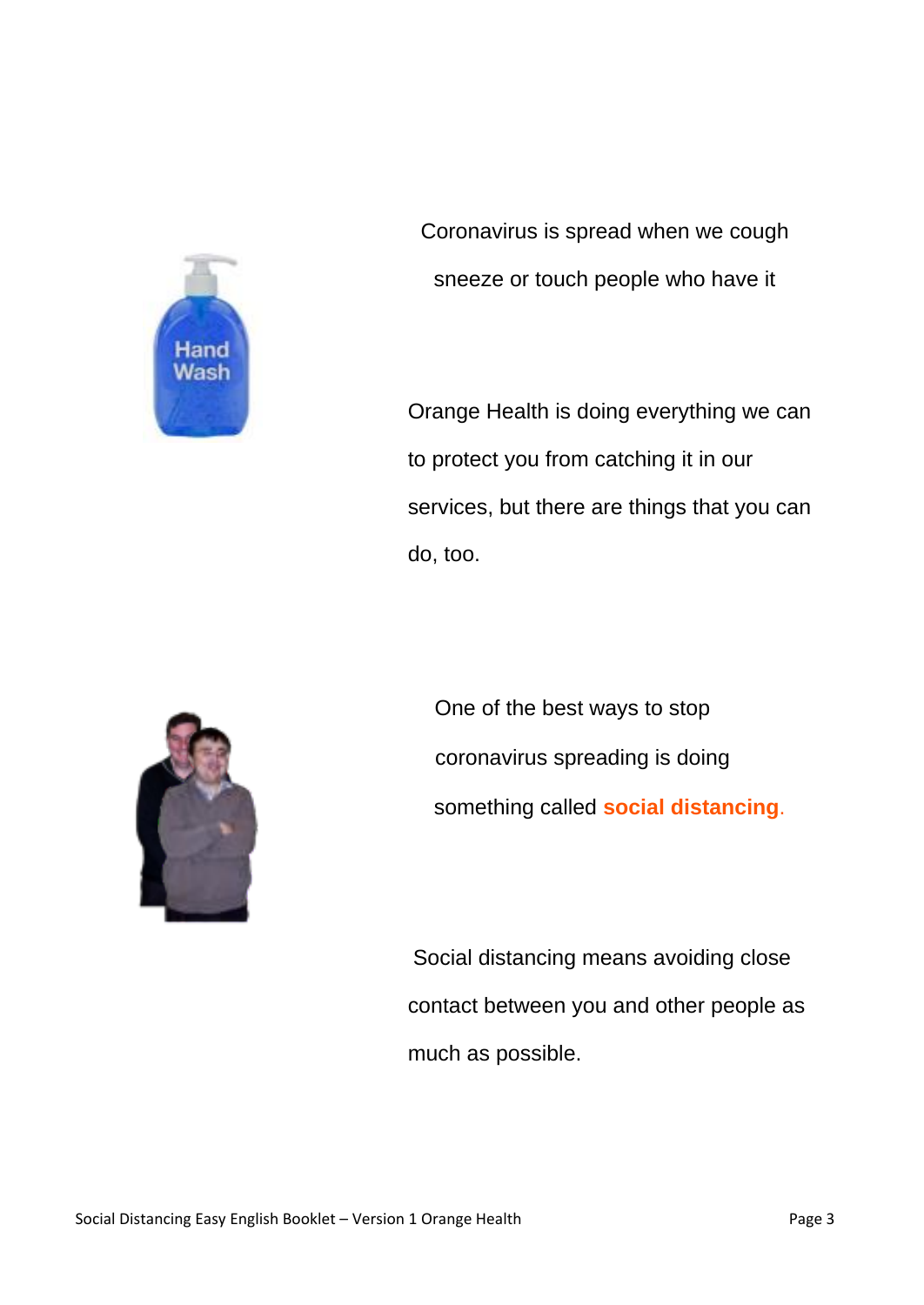

You can start social distancing now by doing things like:

Not touching other people, like hugging or holding hands

Staying at home and not going out to busy places like the shops if you can



Keeping yourself healthy and hands clean is another important way that everyone can help stop Coronavirus spreading.



Keeping clean is also known as **good hygiene**.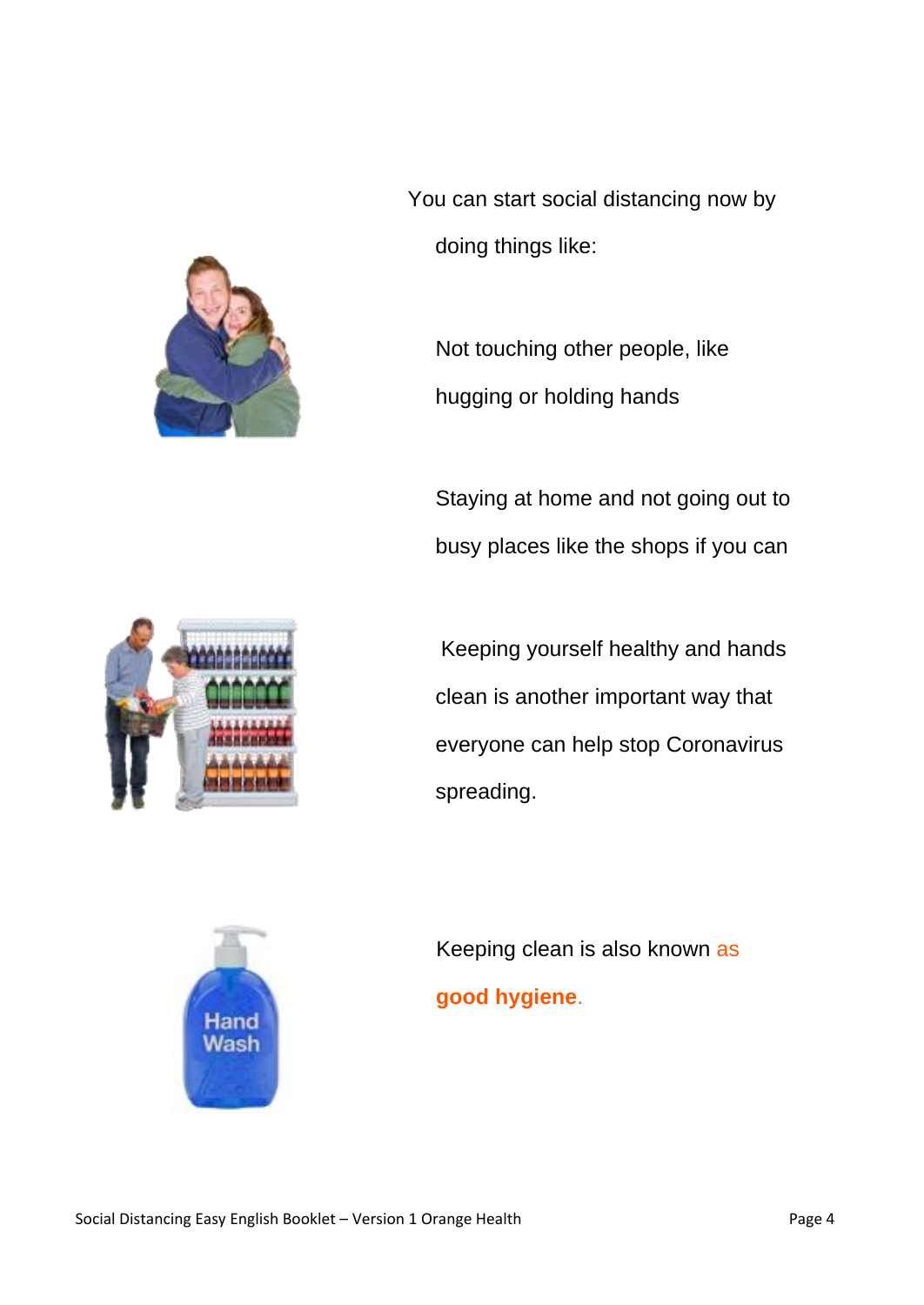







You can practice good health and hygiene by making sure you:

Wash your hands properly with soap for 20 seconds, including in between your fingers

Don't touch your face with your hands and wash your hands after

Always cover your nose and mouth with a tissue when you cough or sneeze and place the tissue in the bin.

If you don't have a tissue, cough or sneeze into your elbow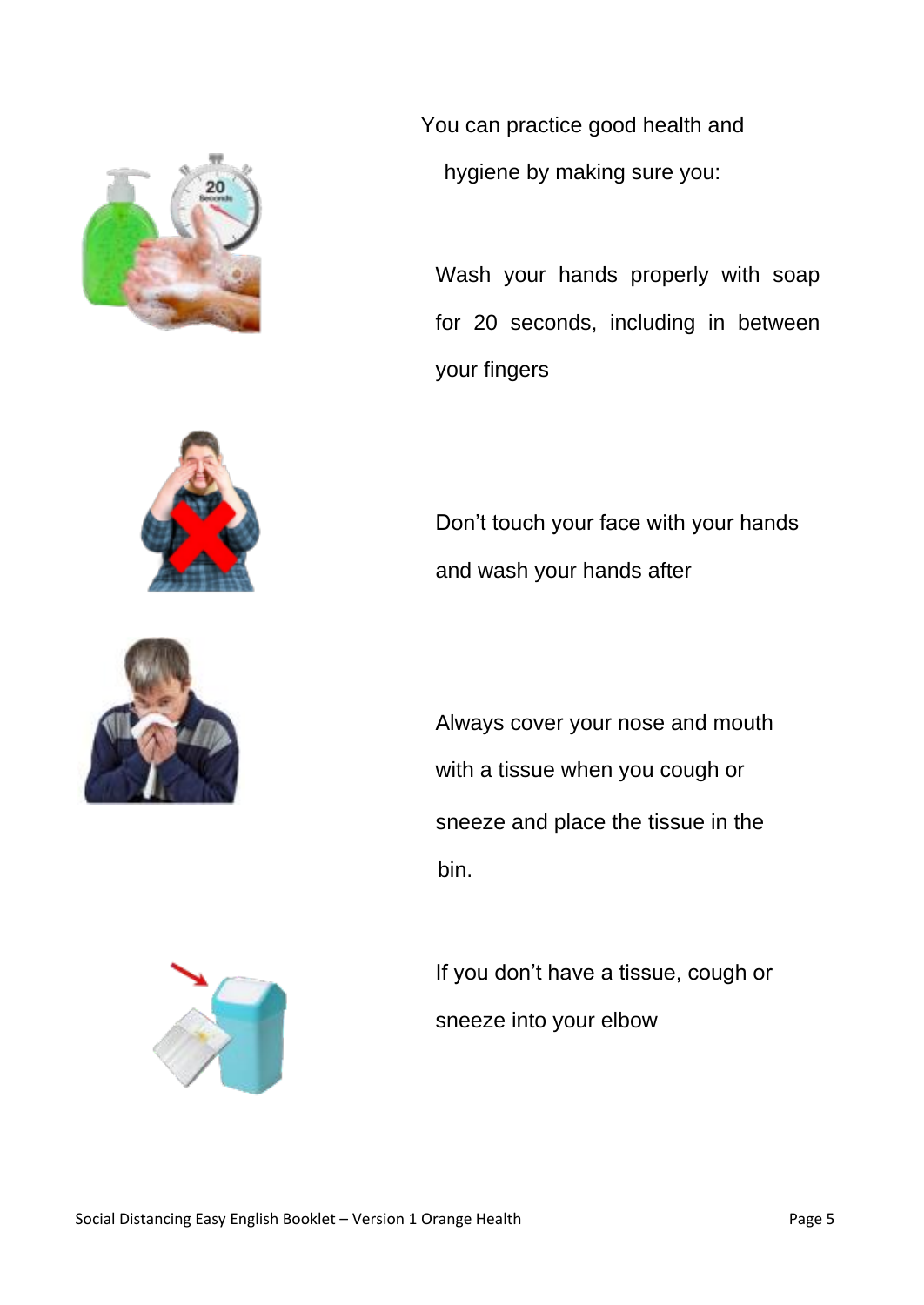If you start to feel sick, tell your support team straight away. It's very important staff know if you are unwell so they can help you.

If you have any questions about coronavirus and how you can stay safe from it, talk to your support network.

You and your supporters can also call **Orange Health on 1800 880 440**